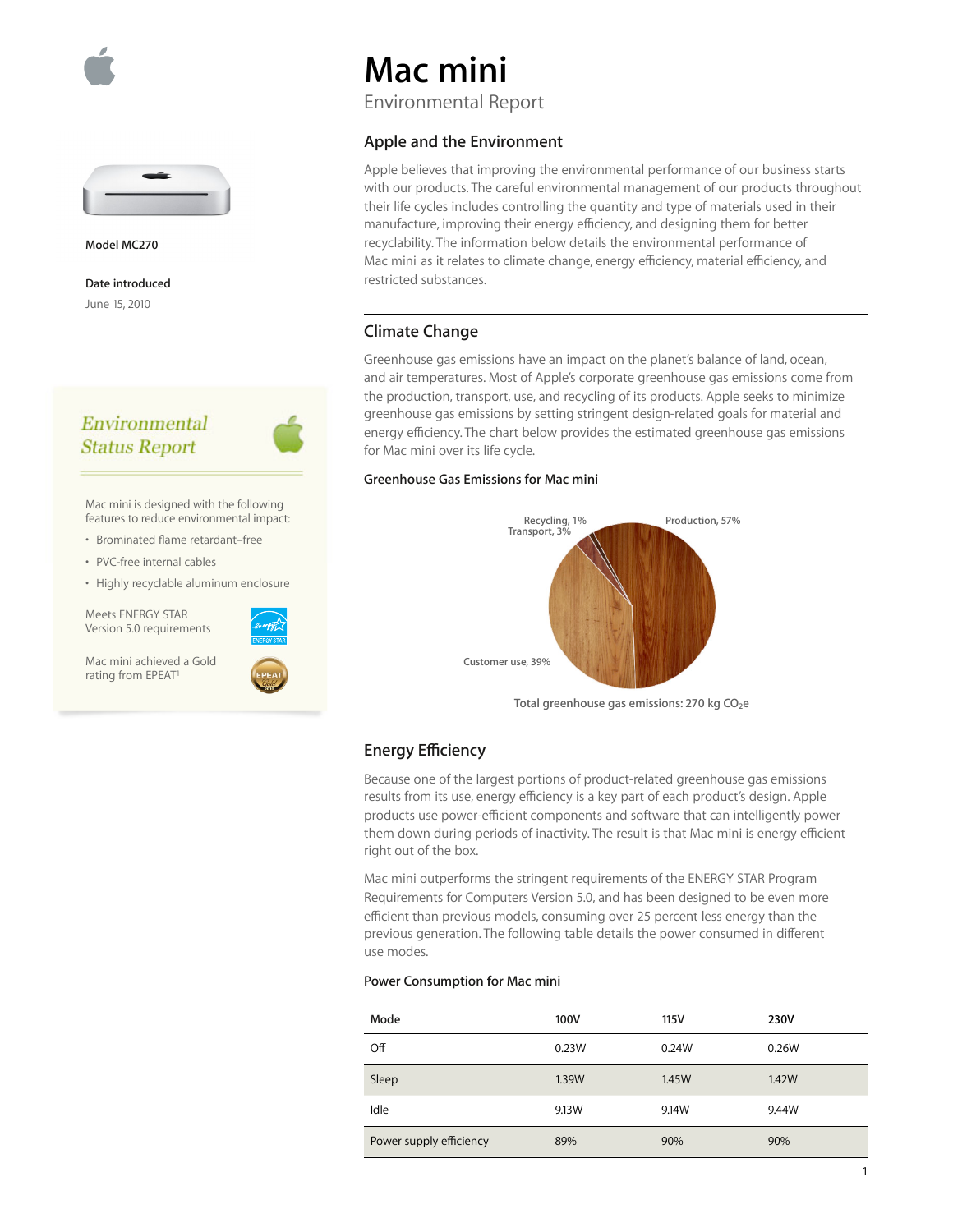Mac mini exceeds the ENERGY STAR Program Requirements for Computers Version 5.0 with an 80 percent margin.

## **Material Eciency**

Apple's ultracompact product and packaging designs lead the industry in material efficiency. The Mac mini uses 68 percent less plastic than the previous generation as well as a compact and highly recyclable aluminum enclosure, making it one of the most material-efficient desktop computers available. The chart below details the materials used in Mac mini.2

#### **Material Use for Mac mini**



#### **Packaging**

The corrugate and paperboard packaging for Mac mini is made from at least 50 percent recycled content, derived primarily from post-consumer sources. The following table details the materials used in its packaging.

#### **Packaging Breakdown for Mac mini (U.S. Configurations)**

| Material                                       | Retail box | <b>Retail and</b><br>shipping box |
|------------------------------------------------|------------|-----------------------------------|
| Paper (corrugate, paperboard,<br>molded fiber) | 214q       | 655g                              |
| Other plastics                                 | 9q         | 9q                                |

#### **Restricted Substances**

Apple has long taken a leadership role in restricting harmful substances from its products and packaging. As part of this strategy, all Apple products comply with the strict European Directive on the Restriction of the Use of Certain Hazardous Substances in Electrical and Electronic Equipment, also known as the RoHS Directive. Examples of materials restricted by RoHS include lead, mercury, cadmium, hexavalent chromium, and the brominated flame retardants (BFRs) PBB and PBDE. Mac mini goes even further than the requirements of the RoHS Directive by incorporating the following more aggressive restrictions:

- Brominated flame retardant (BFR)-free
- Polyvinyl chloride (PVC)-free internal cables



The Mac mini retail packaging uses 35 percent less volume than the previous generation Mac mini and includes no expanded polystyrene (EPS).